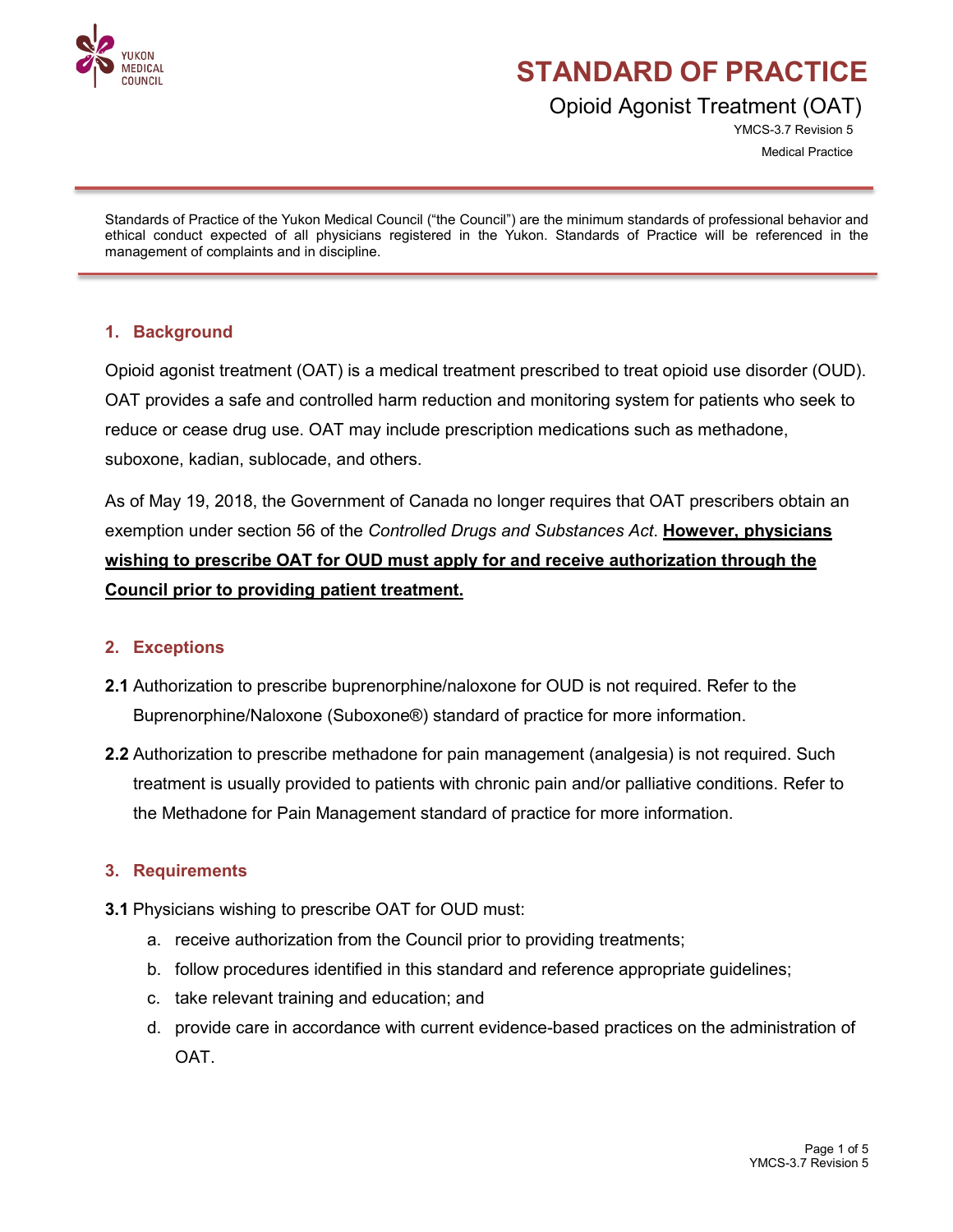

Opioid Agonist Treatment (OAT)

YMCS-3.7 Revision 5 Medical Practice

Standards of Practice of the Yukon Medical Council ("the Council") are the minimum standards of professional behavior and ethical conduct expected of all physicians registered in the Yukon. Standards of Practice will be referenced in the management of complaints and in discipline.

- **3.2** The Council acknowledges three sets of guidelines for OUD to recognize the challenges surrounding OUD and support the rural communities of the Yukon: the British Columbia Centre on Substance Use (BCCSU) [Guideline for the Clinical Management of Opioid Use Disorder,](https://www.bccsu.ca/wp-content/uploads/2017/06/BC-OUD-Guidelines_June2017.pdf) the Yukon Opioid Working Group (OWG) [Yukon Guide to the Management of Opioid Use Disorder](https://yukon.ca/sites/yukon.ca/files/hss/hss-imgs/guidemanagementofopioidusedisorder.pdf) and the guidelines from [Meta:Phi \(Mentoring, Education and Clinical Tools for Addiction:](http://www.metaphi.ca/provider-resources/guides/)  [Partners in Health Integration\).](http://www.metaphi.ca/provider-resources/guides/)
- **3.3** The above guidelines support a diversity of treatments available for individuals with opioid use disorder. The Council supports the varied treatment options available such as methadone, Buprenorphine/Naloxone, Sublocade® (buprenorphine extended-release) and Kadian® (morphine sulfate extended-release). Where applicable, the Council recommends initiating OAT with Suboxone® (buprenorphine/naloxone) to reduce toxicities and facilitate recovery through safe take-home dosing.
- **3.4** The Council encourages OAT prescribers to take ongoing medical education in opioid use disorder treatment to ensure they provide the most appropriate care to patient.

## **4. Authorization process**

- **4.1** Physicians seeking authorization to administer OAT must:
	- a. successfully complete the **BC Provincial Opioid Addiction Treatment Support Program** online training;
	- b. complete a preceptorship that is 2 half-days in length. The preceptorship can be completed in British Columbia by a BC-approved preceptor or be supervised by a Council-approved preceptor if completed in the Yukon;
	- c. submit the application form with proof of training and preceptorship to the Council for approval.

An **approved preceptor** is a physician who is currently approved by Council to prescribe OAT and who has been approved for 3 years or longer.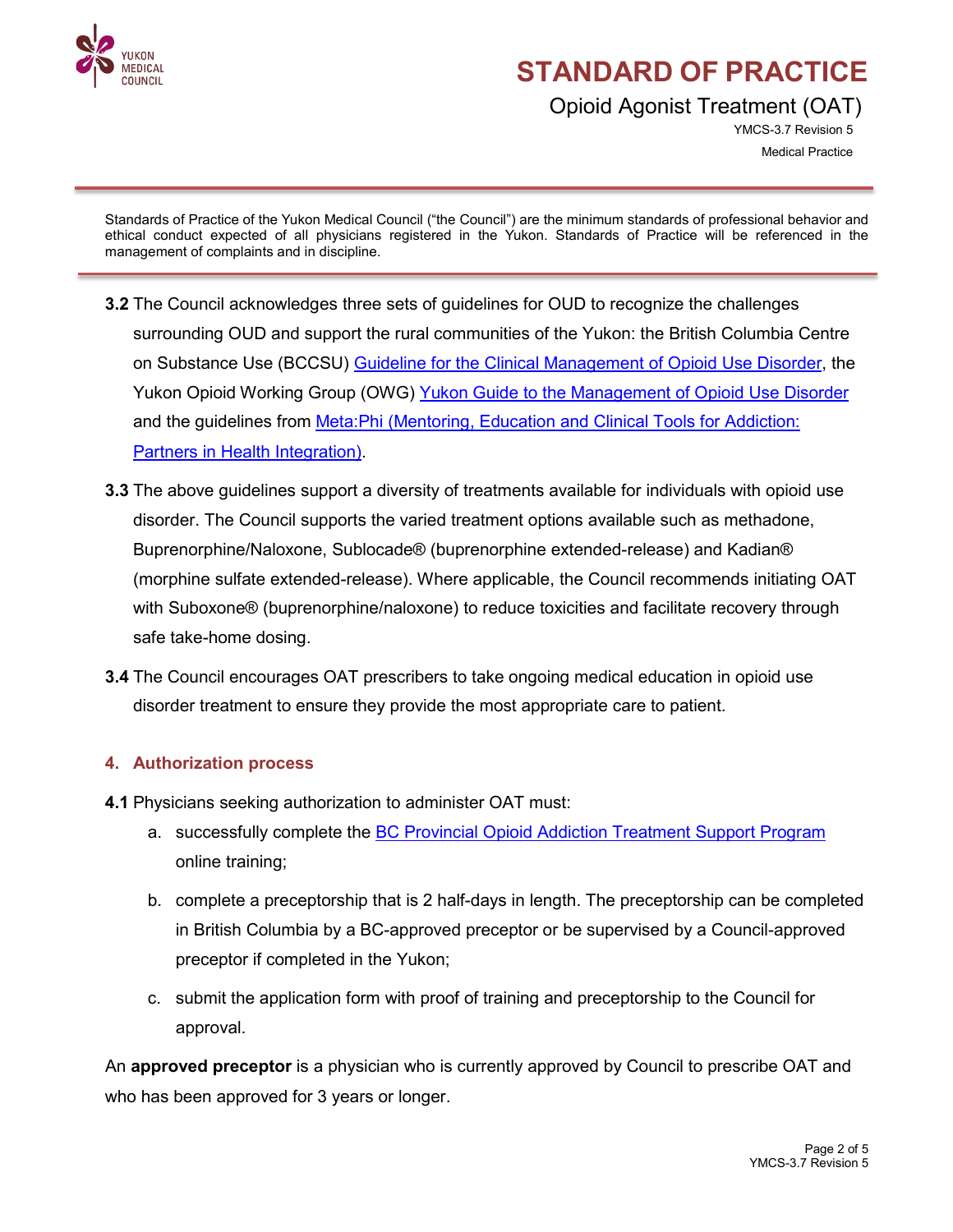

Opioid Agonist Treatment (OAT)

YMCS-3.7 Revision 5 Medical Practice

Standards of Practice of the Yukon Medical Council ("the Council") are the minimum standards of professional behavior and ethical conduct expected of all physicians registered in the Yukon. Standards of Practice will be referenced in the management of complaints and in discipline.

**4.2** Approved applications for authorization are valid for a three-year term expiring at the end of that licensing year. Physicians holding OAT authorizations are encouraged to check in regarding their status when the annual licence renewal notice is received.

Example: issued in the 2022/23 licensing year will expire March 31, 2026.

### **5. Renewal of authorization**

- **5.1** Physicians must have their authorization renewed either:
	- a. on or before the currently authorized term end date; or
	- b. within six months of the previously concluded term.
- **5.2** To renew their authorization to administer OAT, physicians must:
	- a. submit a completed renewal form to the Council; and
	- b. indicate the average number of patients for whom the physician prescribes OAT in a year.
- **5.3** Physicians are required to submit a full application if their authorization has lapsed for a period exceeding 6 months.
- **5.4** Approved renewal requests for authorization will be valid for a three-year term, unless otherwise specified on the authorization certificate.

### **6. Temporary prescribers in an emergency situation**

- **6.1** Physicians practicing in an emergency situation (hospital, correctional facility, long-term care facility or community practice) where a Council-authorized OAT prescribing physician is not available may prescribe OAT as a temporary prescriber. Temporary prescribers must follow the following directives:
	- a. A temporary prescribing physician must notify the Council and the pharmacy in writing via confidential fax or encrypted email. They must state the situation that led them to prescribe OAT in the absence of a Council-authorized OAT prescriber, information about the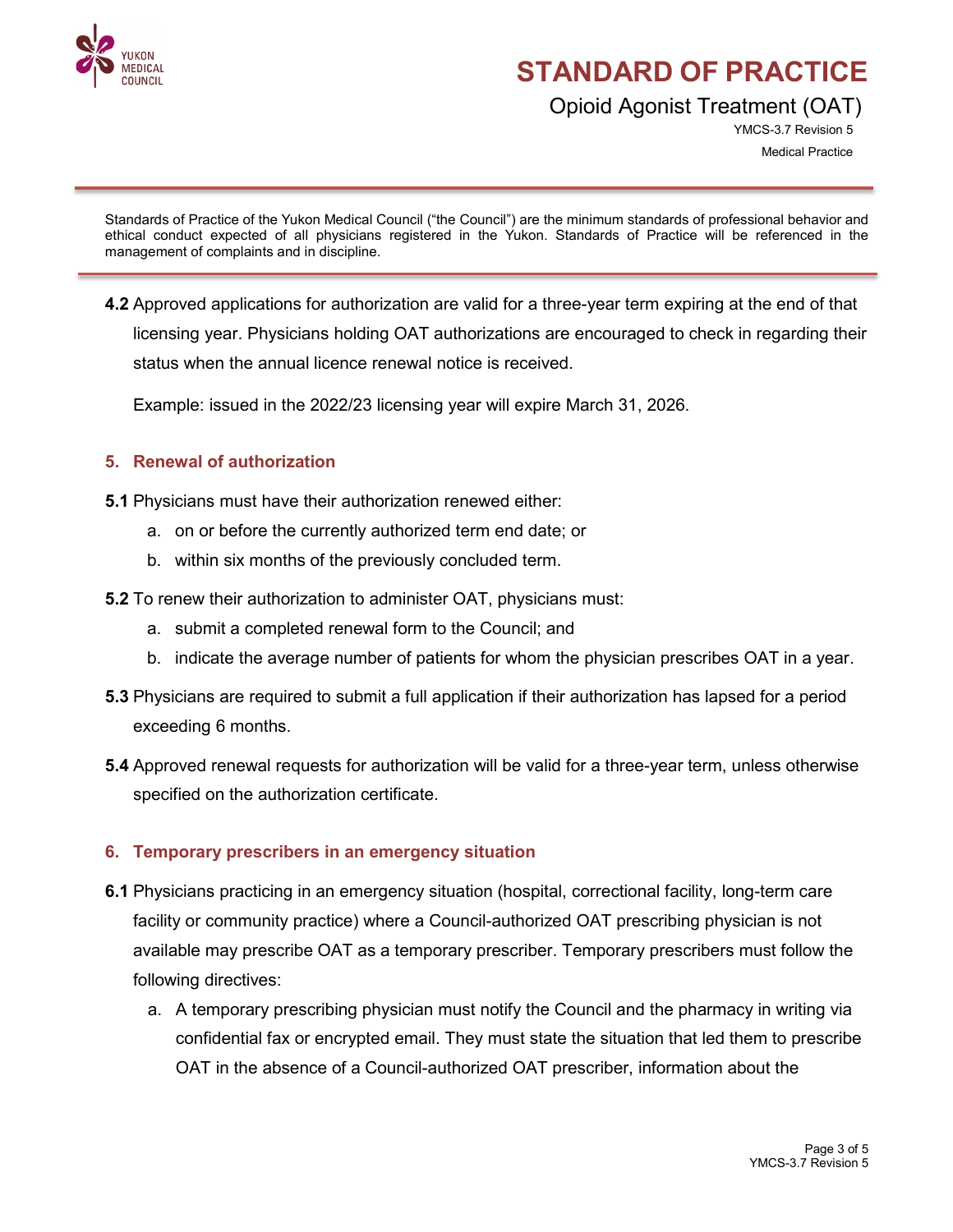

Opioid Agonist Treatment (OAT)

YMCS-3.7 Revision 5 Medical Practice

Standards of Practice of the Yukon Medical Council ("the Council") are the minimum standards of professional behavior and ethical conduct expected of all physicians registered in the Yukon. Standards of Practice will be referenced in the management of complaints and in discipline.

prescription (drug, dosage and duration) and who the patient's regular OAT prescriber is. Physicians must not communicate any identifying patient information to the Council.

- b. A temporary prescribing physician may prescribe OAT to a patient already receiving OAT only for the duration of the patient's hospital admission, facility admission, or during the period of time identified for a community practice.
- c. The temporary prescribing physician must collaborate with the patient's current OAT provider (or another authorized OAT prescriber) and any other treating prescribers for all changes to the dosage, frequency, or addition of medications that have the potential to interact with OAT.
- d. Prior to the patient's discharge from hospital, correctional facility or long-term care facility, the temporary prescribing physician must collaborate with the initiating or maintaining physician on:
	- i. discharge plans;
	- ii. any changes in dosage; and
	- iii. the prescribing of any medications that may interact with OAT, including short-term opioid analgesics.

## **7. Relevant standards of practice, policies and guidelines**

YMCS-1.8 Prescriptions Standard of Practice YMCS-3.8 Safe Prescribing of Drugs with the Potential of Misuse Standard of Practice YMCS-3.9 Methadone for Pain Management YMCS-3.10 Prescribing Buprenorphine/Naloxone (Suboxone®)

## **8. Standard of Practice History**

| Version           | Description                           | YMC Meeting Minute<br>Approval | In Force Date  |
|-------------------|---------------------------------------|--------------------------------|----------------|
| Original          | Creation of policy                    | n/a                            | September 2015 |
| <b>Revision 1</b> | Include Health Canada class exemption | 17.03.2.5                      | June 16, 2017  |